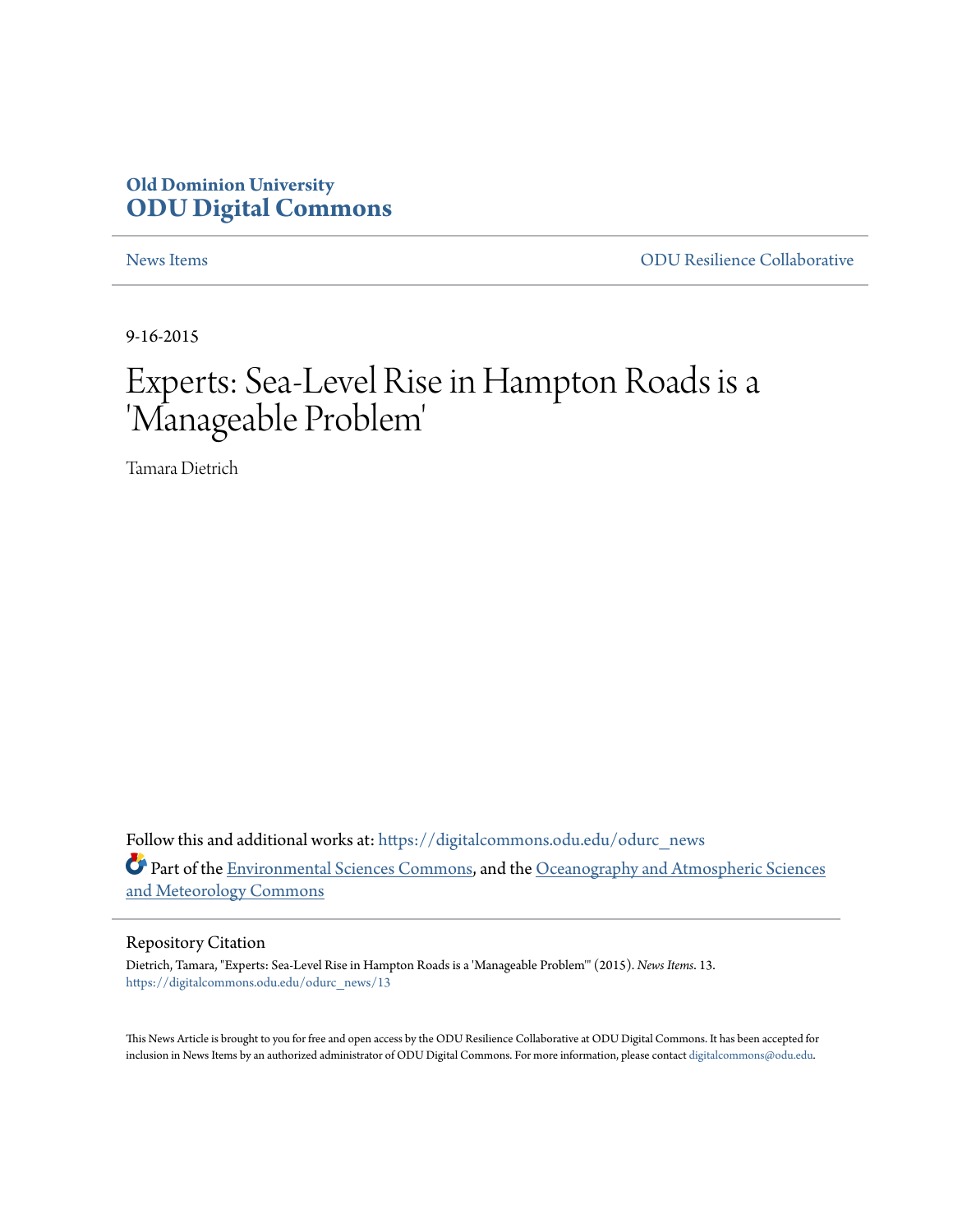Experts say sea-level rise in Hampton Roads is a 'manageable problem' - Daily Press

[News](http://www.dailypress.com/news/#nt=breadcrumb) / [Science](http://www.dailypress.com/news/science/#nt=breadcrumb)

f t m

# Experts: Sea-level rise in Hampton Roads is a 'manageable problem'



Flooding is a recurring problem in Hampton Roads. Here, vehicles are stuck in Newport News. (Daily Press File Photo)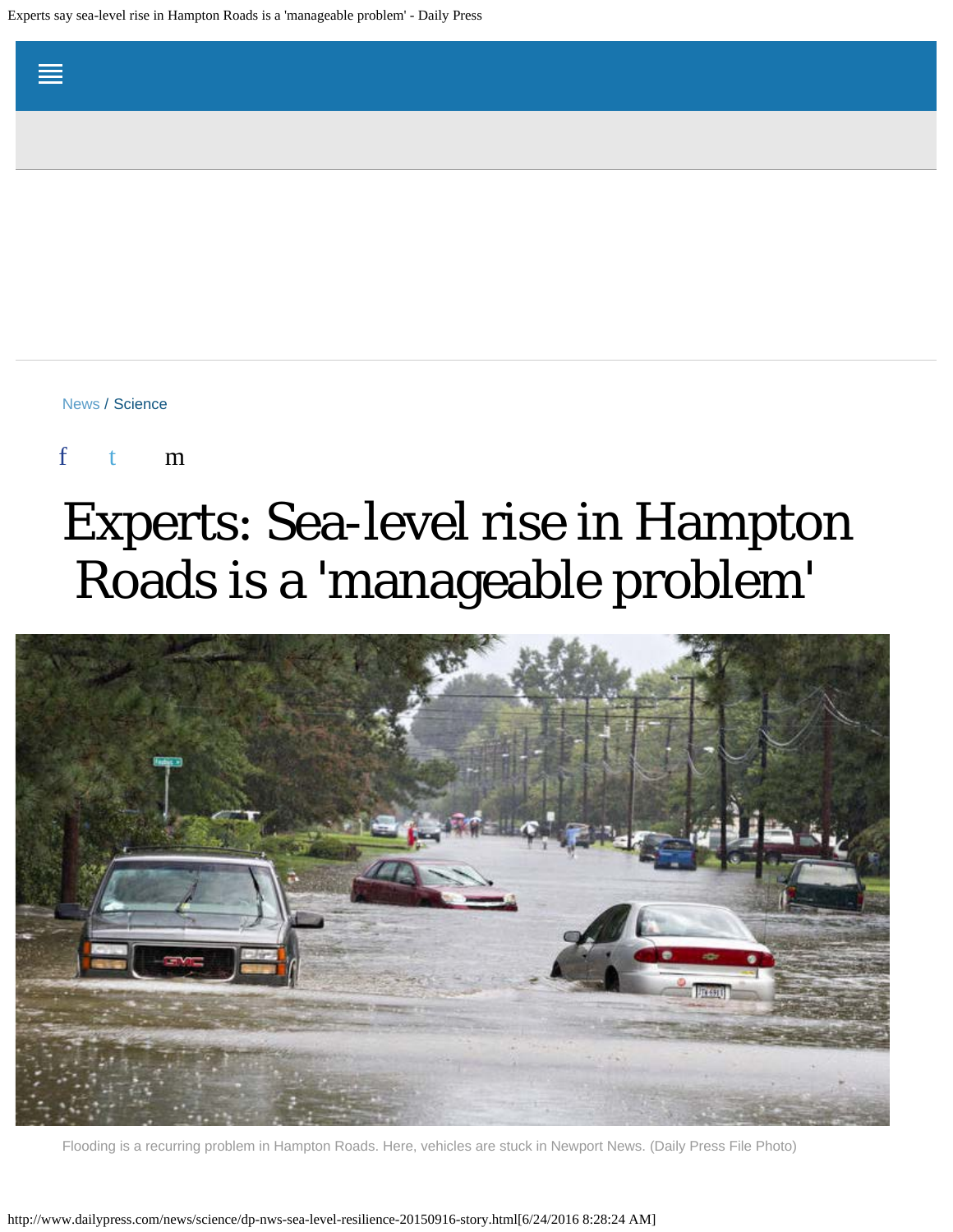

SEPTEMBER 16, 2015, 8:16 PM

**H** ave an [iPhone](http://www.dailypress.com/topic/services-shopping/apple-iphone-PRDCES00000002-topic.html)? See how wide it is? Six centimeters — or about how much the Atlantic Ocean is predicted to rise here in Hampton Roads over the next 10 years.

See how tall the iPhone is? Twelve centimeters — or about how much rise the region will see over the next 20 years.

It's a visual aide favored by Col. Paul B. Olsen, who spent nearly 28 years in the U.S. Army Corps of Engineers and just took a position with Old Dominion University in Norfolk to help lead governmental planning partnerships for sea level rise and climate change.

"Is it an emergency?" said Olsen, who lives in Poquoson. "Well, as an engineer I'd say it's an emergency. But, for most people, it really shouldn't be."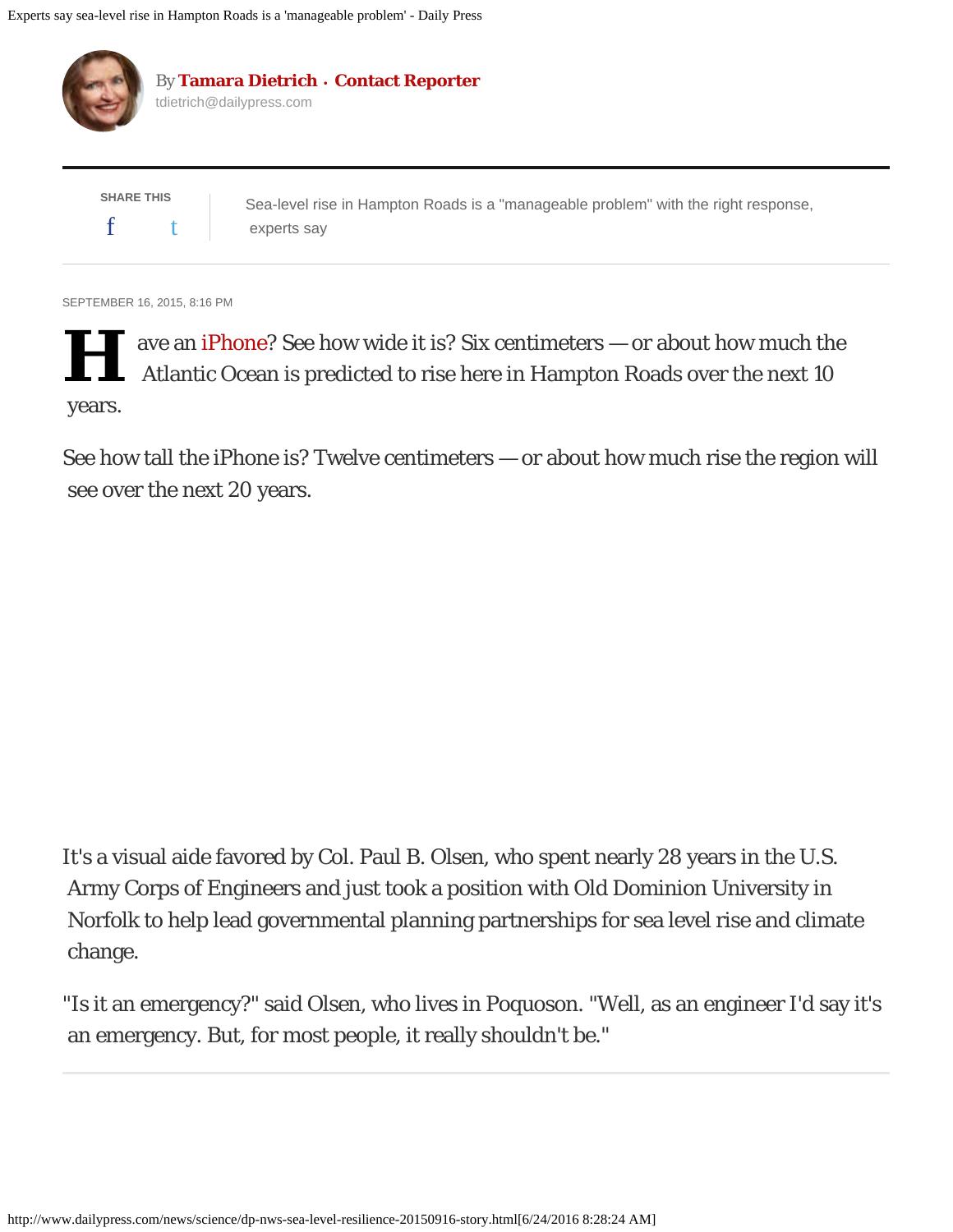With smart and effective actions over time, he said, it's a "manageable problem."

"No one should be running for the hills," Olsen said. "No one should be selling their house at a loss. And every engineer and strategic planner out there knows that we have time to do something about it."

#### l **Related**



[Sea2Sky: Science Blog](http://www.dailypress.com/news/science/sea2sky-blog/)

On Wednesday, Olsen was among a roomful of participants at a daylong seminar on sea level rise and resilience at The Mariners' Museum in Newport News. It was hosted by the Hampton Roads chapter of ULI (Urban Land Institute) Virginia.

"The concern," said Burrell Saunders of ULI, "is that we here in Hampton Roads understand the impact that a major storm event or sea level rise, itself, will have on us and our economy, our homes

 and our families and our lives. We hope out of this program to inform people that they can go forth and start to develop policies that can help us to build a 21st-century region."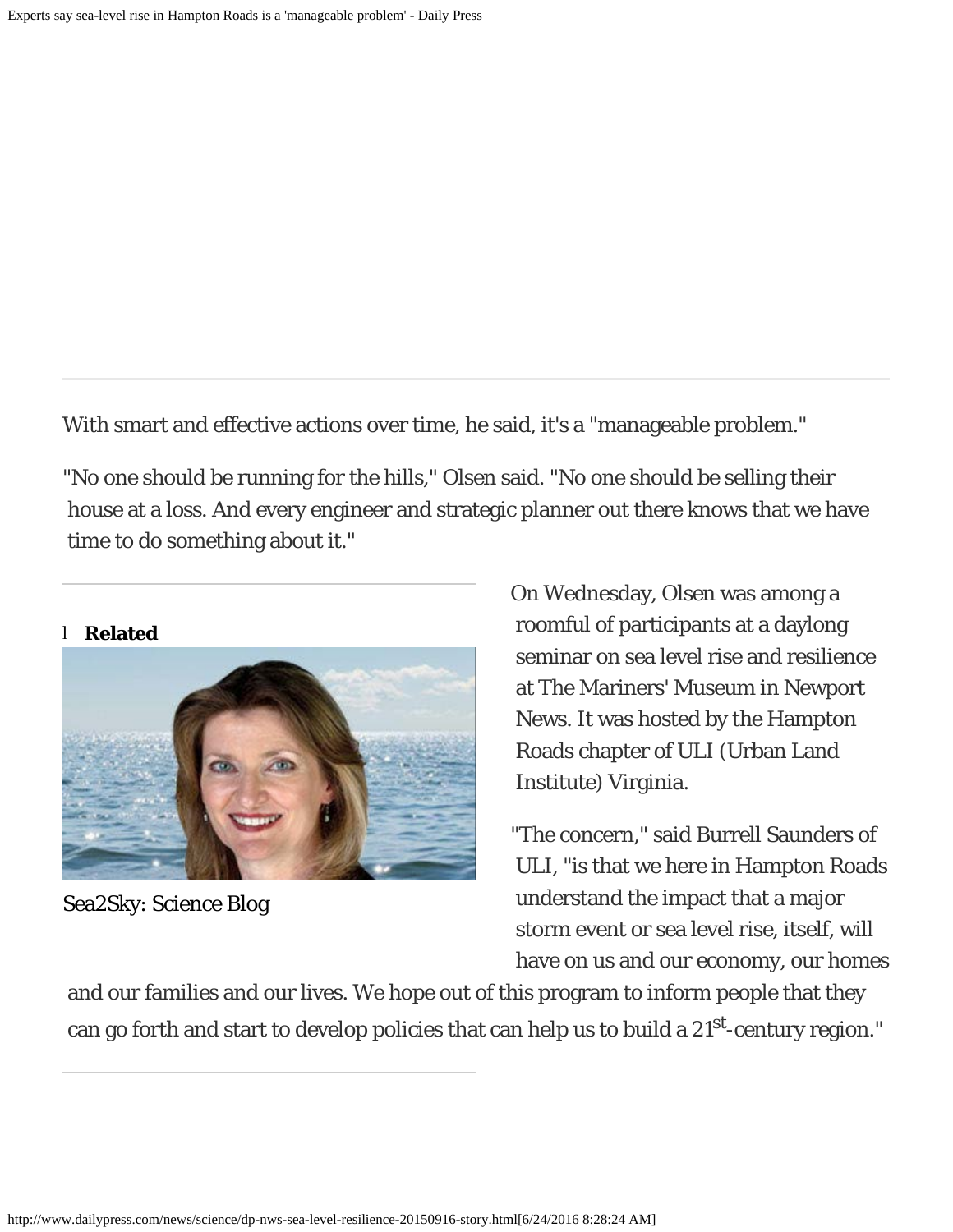

[Environmental group: Virginia Carbon goals](http://www.dailypress.com/news/science/dp-nws-clean-power-plan-hampton-roads-20150818-story.html)  [within reach](http://www.dailypress.com/news/science/dp-nws-clean-power-plan-hampton-roads-20150818-story.html)

It's long been known that Hampton Roads is bearing an outsized burden when it comes to rising seas, attributed by scientists to the climate change caused largely by the burning of fossil fuels. Only New Orleans is experiencing a faster sea-level rise in this country.

"We have a triple whammy here," Olsen said. "The seas are rising, Hampton

 Roads is settling and, a lot of people don't know this, but the Gulf Stream pushes more water against the East Coast than anywhere else in the United States. It does that in Virginia, so those all put together contribute to a sea-level rise that's twice that of anywhere else along the East Coast."

There are several broad ways to respond, he said: retreat if it becomes impossible to combat rising waters; adapt by, for instance, raising buildings or infrastructure and protecting electrical distribution systems; defend to keep the water out, which is unfortunately a huge drain on resources; and avoidance.

Avoidance, Olsen said, includes smarter zoning laws and restrictions to keep development out of areas expected to succumb to rising waters — a strategy already being adopted by communities such as Poquoson and Norfolk.

Building a 21<sup>st</sup>-century region doesn't require fleeing coastal areas entirely, said Hans-Peter Plag, a German geophysicist who's been at ODU since 2013 co-directing its Climate Change and Sea Level Rise Initiative.

"The coastal zone is so important for the global civilization that we cannot move out," Plag said. "We don't move out of a house just because it may burn, but we have a smoke detector so that we know when it is burning. And I think this is what scientists need to work on — an early-warning system for upward climate change, upward sea-level rise. And our engineers need to think about how we can build the cities, because we are (always) rebuilding them."

A commercial building has a working life of 20 to 30 years, he said. A public building, 50